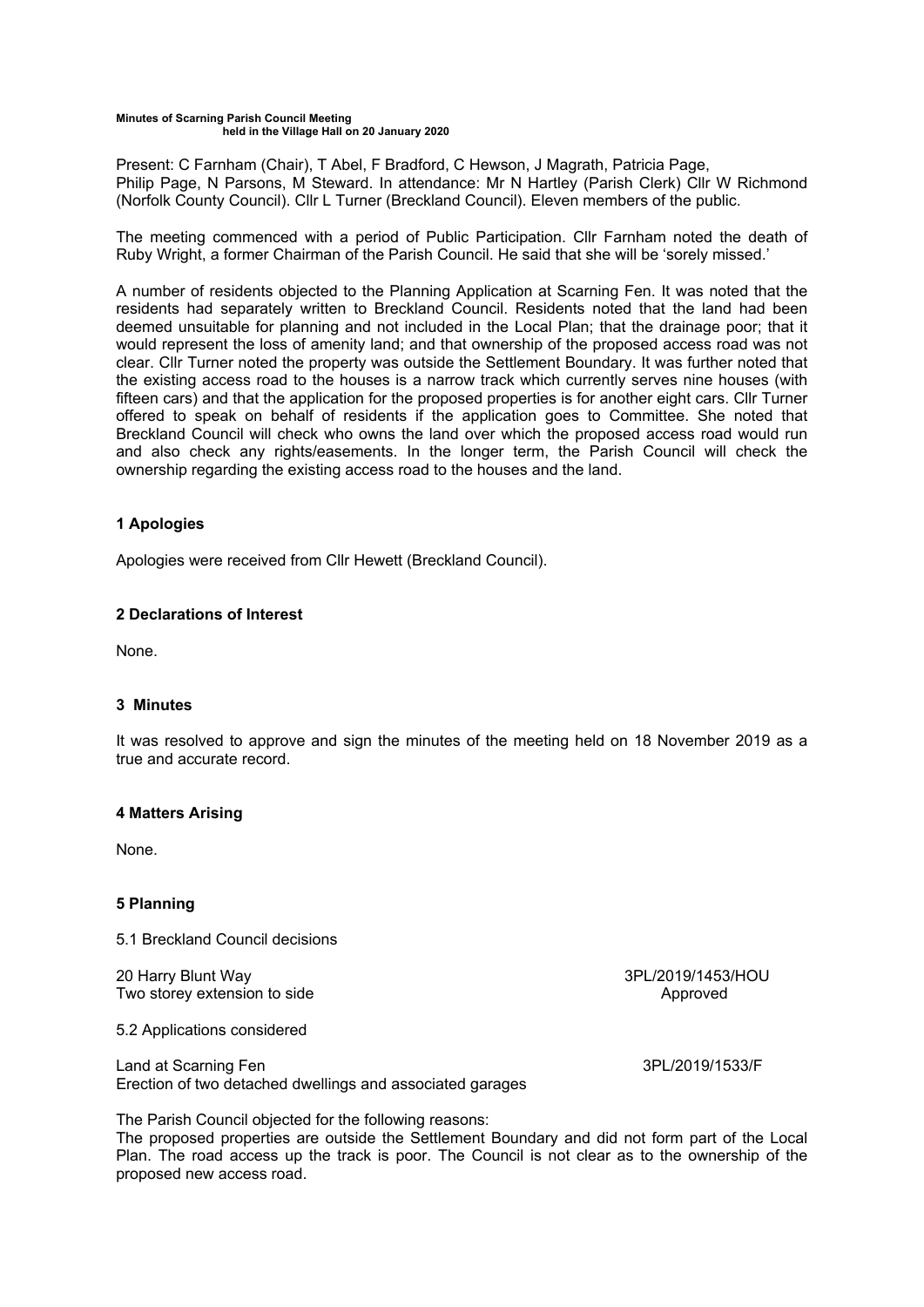| The Homestead, Dereham Road | 3PL/2019/1548/HOU                                                                                  |
|-----------------------------|----------------------------------------------------------------------------------------------------|
|                             | Raising roof pitch to create new first floor loft accommodation together with a single storey rear |
| extension to create kitchen | No objection                                                                                       |
|                             | ODI                                                                                                |

| East of England Co-Operative Society, Swaffham Road | 3PL/2019/1538/A |
|-----------------------------------------------------|-----------------|
| Elevational changes and new illuminated signage     | No objection    |
| East of England Co-Operative Society, Swaffham Road | 3PL/2019/1538/F |

Elevational changes and new illuminated signage No objection

Grove House, Dereham Road 3PL/2019/1237/O

Proposed outline development of residential properties and associated community facilities for the over 55's.

There were no fundamental changes to the initial application. Further reports are awaited from consultees such as Norfolk County Council regarding access, as well as a report for the Tree Officer who cannot yet assess any impact on trees if the application proceeds. The Council **RESOLVED** to reiterate its initial comments - that it broadly supports the application, but is concerned by the access.

# **6 Finance**

6.1 The following payments were made in accordance with the Budget:-

Chq 102115 Thinking Rural, payroll services, £24

- 102116 D Bracey, safety report for Scarning Water Meadows ply area, £120 102117 HMRC, clerk's PAYE, £10.80
- 102118 Wensum Valley Electrical Ltd, installation of defibrillator, £396
- 102119 S Goldsworthy, reimbursement of cost of plants for flower boxes, £7.99
- 102120 T T Jones Electrical Ltd, lighting maintenance and new LED, £416.93
- 102121 Mansfield Fencing, works at Water Meadows and re defibrillator, £200
- 102122 John Service, mow & rake Lucy's Meadow, £260
- 102123 Mid Norfolk Conservation Volunteers, work at Lucy's Meadow, £125
- 102124 Eon, unmetered street lights, £217.98
- 102125 Thinking Rural, payroll services, £12
- 102126 Dee Jackson Training, defibrillator/first aid course, £50

6.2 The meeting received a report of Actual Expenditure to Budgeted Expenditure

# **7 Budget and Precept 2020/21**

It was **RESOLVED** to approve the Budget for 2020/21 and to set the Precept at £36,000.

# **8 Summer Fete**

There is another Committee meeting on 22 January. A report will be made to the next Council meeting.

# **9 Water Meadows Play Area Safety Report**

The clerk noted that the annual Safety Report had been carried out on the Water Meadows play equipment. It was **RESOLVED** to carry out the necessary works.

# **10 Trees**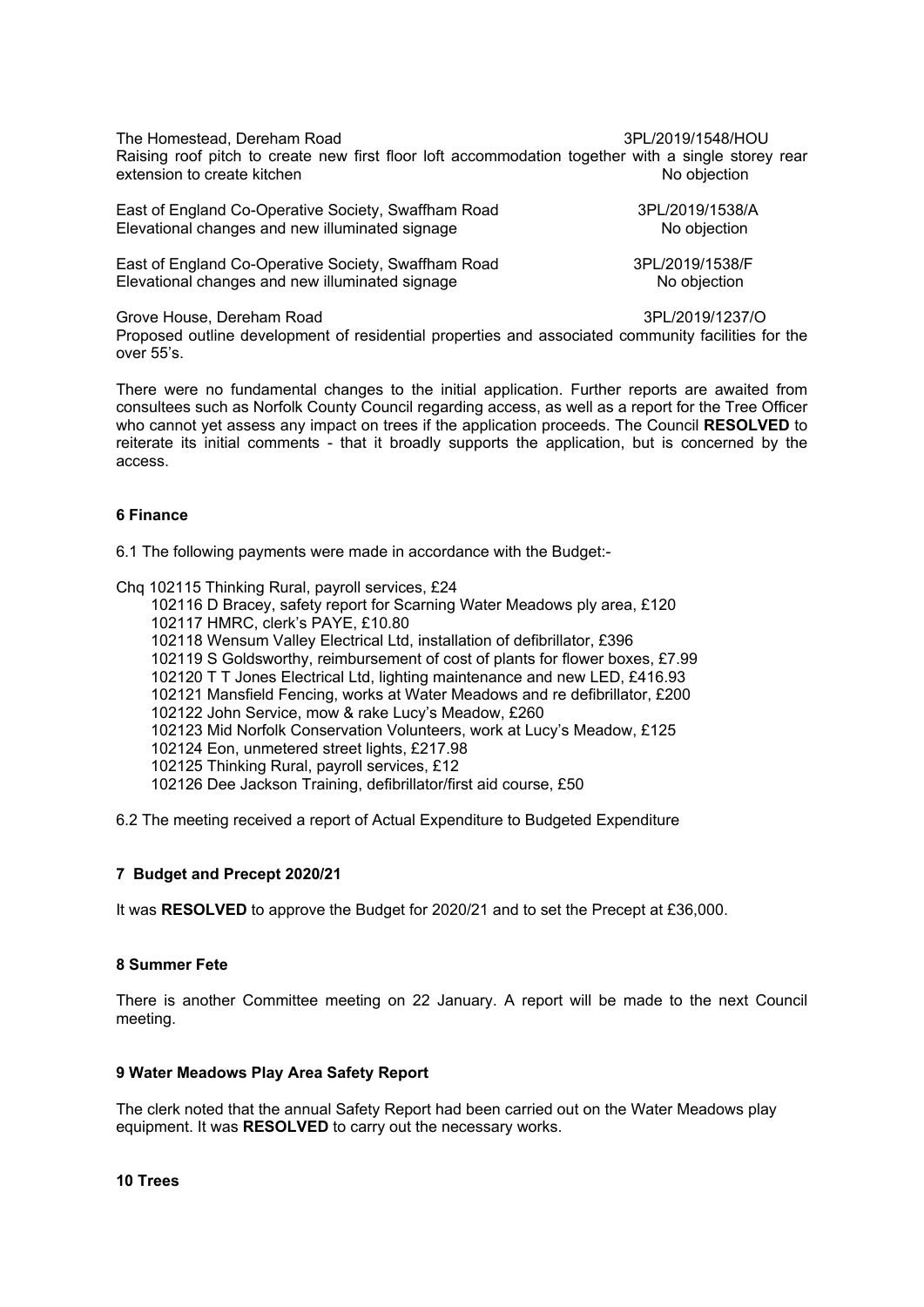The Council received an update regarding planting trees in the parish. Cllr Parsons explained that Breckland Council have refused another request to plant trees in two corners of Scarning Water Meadows as they are concerned about long term maintenance. They would like the Parish Council initially to plant trees on its own land.

It was noted that Breckland Council has declared a Climate Emergency and that they, together with Norfolk County Council, may initiate a scheme of tree planting.

A formal request was made to Cllr Abel as the Chairman of Scarning United Charities to see if the Parish Council can plant trees on any of the allotment land off Dereham Road.

#### **11 Enclosed Dog Area**

The Council considered a proposal for an enclosed Dog Area on Scarning Water Meadows. It was **RESOLVED** not to introduce such an area.

#### **12 Parish Website**

The Council considered changes to the parish website to comply with new legislation regarding accessibility. It was **RESOLVED** to establish a separate Parish Council website and transfer across all the information from the existing website.

# **13 Defibrillator Course**

The Council considered providing another defibrillator/basic first aid course. It was **RESOLVED** to run another course.

#### **14 Data Protection Policy**

The Council reviewed its Data Protection policy. It was **RESOLVED** to accept the current policy and to review again in 2022 (or sooner if changes in the law require earlier review).

#### **15 Privacy Notice**

The Council reviewed its Privacy Notice. It was **RESOLVED** to accept the current Privacy Notice and to review again in 2022 (or sooner if changes in the law require earlier review).

#### **16 Disciplinary and Grievance policy**

The Council reviewed its Disciplinary and Grievance policy. It was **RESOLVED** that no amendments were necessary and to review again in 2022.

### **17 Equality policy**

The Council reviewed its Equality policy. It was **RESOLVED** that no amendments were necessary and to review again in 2022.

#### **18 Grants policy**

The Council reviewed its Grants policy. It was **RESOLVED** that no amendments were necessary and to review again in 2022.